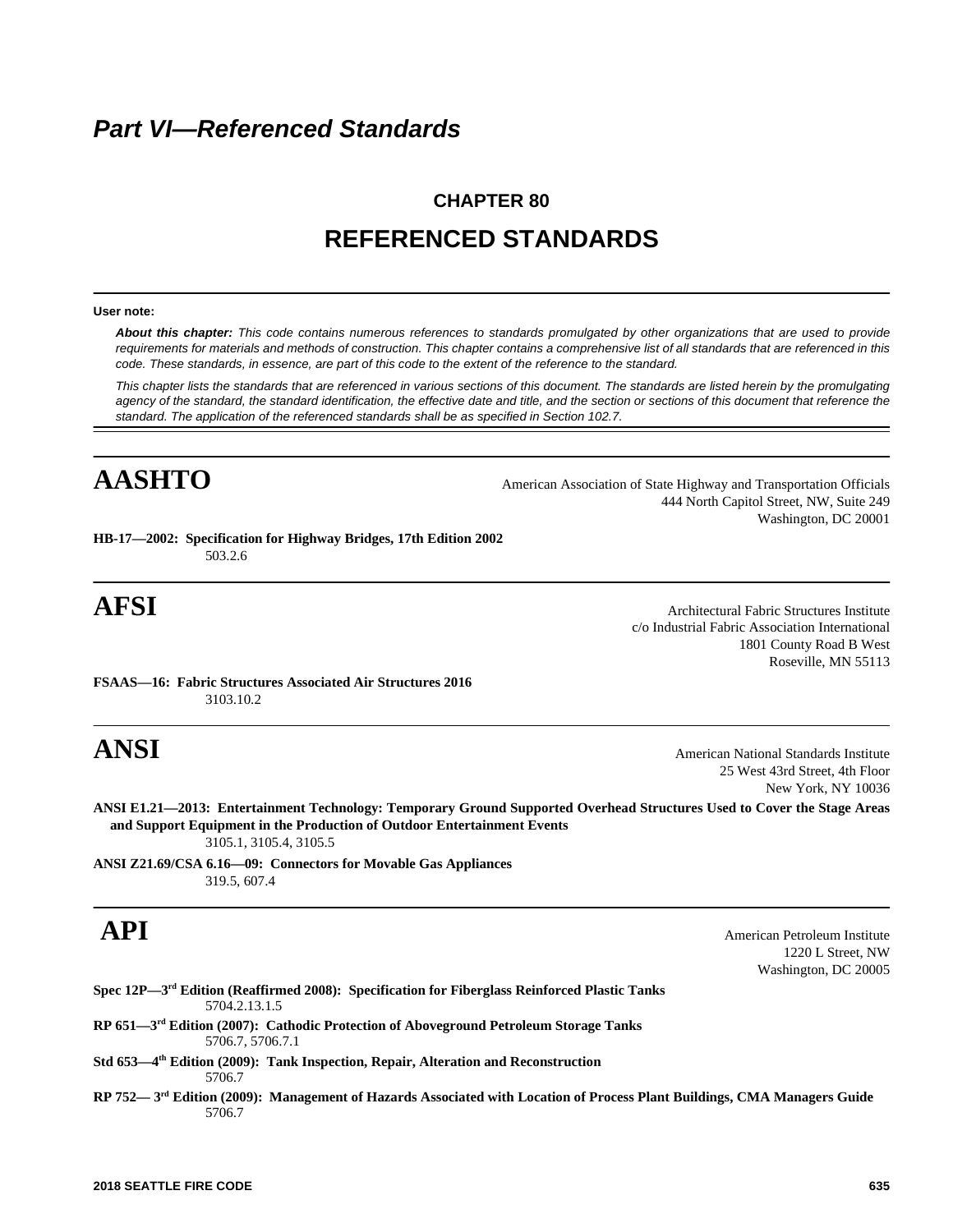| <b>API-continued</b>                                                                                                                                                                |
|-------------------------------------------------------------------------------------------------------------------------------------------------------------------------------------|
| RP 1604-3 <sup>rd</sup> Edition (1996 R2010): Closure of Underground Petroleum Storage Tanks<br>5704.2.13                                                                           |
| RP 1615—(1996) 6th Edition (2011): Installation of Underground-petroleum Storage Systems<br>5704.2.13.1.5, 5706.7                                                                   |
| Std 2000-6 <sup>th</sup> Edition (2009): Venting Atmosphere and Low-pressure Storage Tanks: Nonrefrigerated and Refrigerated<br>5704.2.7.3.2                                        |
| $RP$ 2001—9 <sup>th</sup> Edition (2012): Fire Protection in Refineries, 8th Edition<br>5706.7                                                                                      |
| RP 2003-7 <sup>th</sup> Edition (2008): Protection Against Ignitions Arising out of Static, Lightning and Stray Currents<br>5706.7                                                  |
| Publ 2009-7 <sup>th</sup> Edition (2002, R2012): Safe Welding and Cutting Practices in Refineries, Gas Plants and Petrochemical Plants<br>5706.7                                    |
| Std 2015—6 <sup>th</sup> Edition 2001 (R2006): Safe Entry and Clearing of Petroleum Storage Tanks<br>5706.7, 5706.7.2                                                               |
| RP 2023-3 <sup>rd</sup> Edition (2001, R2006): Guide for Safe Storage and Handling of Heated Petroleum-derived Asphalt Products and<br><b>Crude-oil Residue</b><br>5706.7, 5706.7.3 |
| Publ 2028 3 <sup>rd</sup> Edition—(2002, R2012): Flame Arrestors in Piping Systems<br>5704.2.7.3.2                                                                                  |
| Publ 2201 5 <sup>th</sup> Edition—(2003, R2010): Procedures for Welding or Hot Tapping on Equipment in Service<br>5706.7                                                            |
| STD 2350-4 <sup>th</sup> Edition (2012): Overfill Protection for Storage Tanks in Petroleum Facilities, 3rd Edition                                                                 |

5704.2.7.5.8, 5706.4.6, 5706.7

# **ASCE/SEI** American Society of Civil Engineers

Structural Engineering Institute 1801 Alexander Bell Drive Reston, VA 20191-4400

> 1791 Tullie Circle NE Atlanta, GA 30329

**ASCE/SEI 24—14: Flood Resistant Design and Construction** 1203.1.8

# **ASHRAE** ASHRAE

**15—2016: Safety Standard for Refrigeration Systems** 605.1.1, 605.17.2

**ASME** American Society of Mechanical Engineers Two Park Avenue New York, NY 10016-5990

- **A13.1—2015: Scheme for the Identification of Piping Systems** 3509.3, 5003.2.2.1, 5303.4.3, 5503.4.5, 5703.5.2
- **ASME A17.1—2016/CSA B44—16: Safety Code for Elevators and Escalators** 508.1.6, 606.1, 907.3.3, 1009.4.1
- **A17.3—2015: Safety Code for Existing Elevators and Escalators** 1103.3.1, 1103.3.2
- **B16.18—2012: Cast Copper-Alloy Solder Joint Pressure Fittings** 909.13.1
- **B16.22—2013: Wrought Copper and Copper-alloy Solder-joint Pressure Fittings** 909.13.1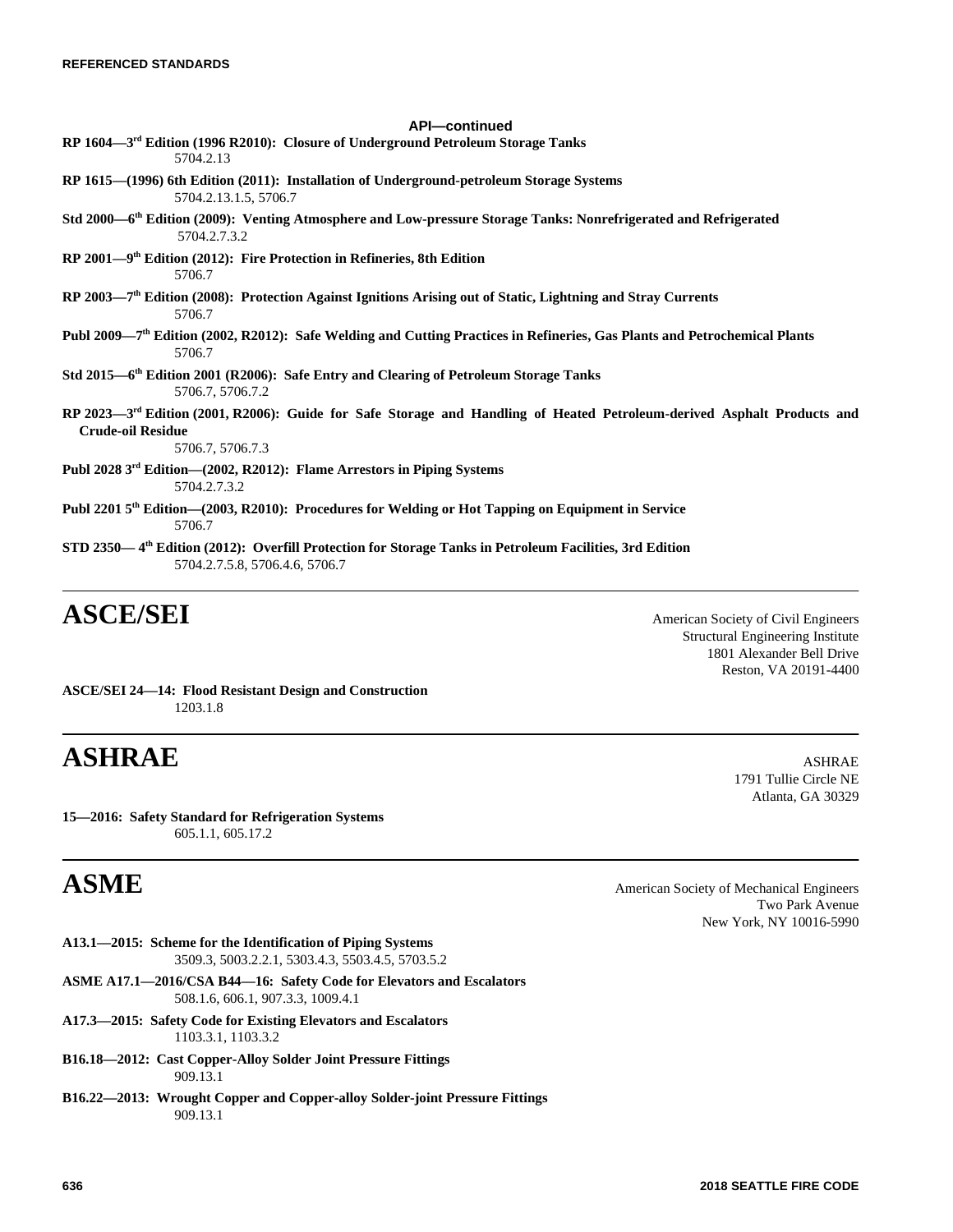# **ASME—continued**

# **B31.1—2016: Power Piping**

5003.2.2, Table 5703.6.2

- **B31.3—2016: Process Piping** 5003.2.2.2, Table 5703.6.2
- **B31.4—2015: Pipeline Transportation Systems for Liquids and Slurries** Table 5703.6.2

**B42—2015A: Specification for Seamless Copper Pipe, Standard Sizes**

- **B31.9—2014: Building Services Piping** Table 5703.6.2, 5703.6.3, 5703.6.11
- **BPVC—2015: ASME Boiler and Pressure Vessel Code (Sections I, II, IV, V & VI, VIII)** 5003.2.1, 5303.2, 5303.3.2, 5503.2.6, 5503.4.3, 5503.7, 5704.2.13.1.5, 5806.3.1, 5806.4.1, 5806.4.8

**ASSE** American Society of Safety Engineers 520 N. Northwest Highway Park Ridge, IL 60068

**ANSI/ASSE Z359.1—2016: Requirements for the ANSI/ASSE Z359 Fall Protection Code** 1015.6, 1015.7

**ASTM** ASTM International 100 Barr Harbor Drive, P.O. Box C700 West Conshohocken, PA 19428-2959

| 909.13.1                                                                                                                                                 |
|----------------------------------------------------------------------------------------------------------------------------------------------------------|
| B43-15: Specification for Seamless Red Brass Pipe, Standard Sizes<br>909.13.1                                                                            |
| B68/B58M-11: Specification for Seamless Copper Tube, Bright Annealed (Metric)<br>909.13.1                                                                |
| <b>B88—14: Specification for Seamless Copper Water Tube</b><br>909.13.1                                                                                  |
| B251-10: Specification for General Requirements for Wrought Seamless Copper and Copper-alloy Tube<br>909.13.1                                            |
| B280-13: Specification for Seamless Copper Tube for Air Conditioning and Refrigeration Field Service<br>909.13.1                                         |
| D56—05(2010): Test Method for Flash Point by Tag Closed Cup Tester<br>202                                                                                |
| D86-15: Test Method for Distillation of Petroleum Products at Atmospheric Pressure<br>202                                                                |
| D92-12b: Test Method for Flash and Fire Points by Cleveland Open Cup Tester<br>202, 2401.2, 5104.1.1, 5701.2                                             |
| D93-15: Test Method for Flash Point by Pensky-Martens Closed Up Tester<br>202                                                                            |
| D323—2015A: Test Method for Vapor Pressure of Petroleum Products (Reid Method)<br>202                                                                    |
| D2859-16: Standard Test Method for Ignition Characteristics of Finished Textile Floor Covering Materials<br>804.3.3.1, 804.3.3.2                         |
| D3278—96(2011): Test Methods for Flash Point of Liquids by Small Scale Closed-cup Apparatus<br>202                                                       |
| E84-2016: Standard Test Method for Surface Burning Characteristics of Building Materials<br>202, 803.1, 803.1.2, 803.3, 803.5.2, 803.10, 803.12, 803.13, |
| 804.1.1, 804.1.2, 804.2.4                                                                                                                                |
| E108-2016: Standard Test Methods for Fire Tests of Roof Coverings<br>317.2, 317.3                                                                        |
|                                                                                                                                                          |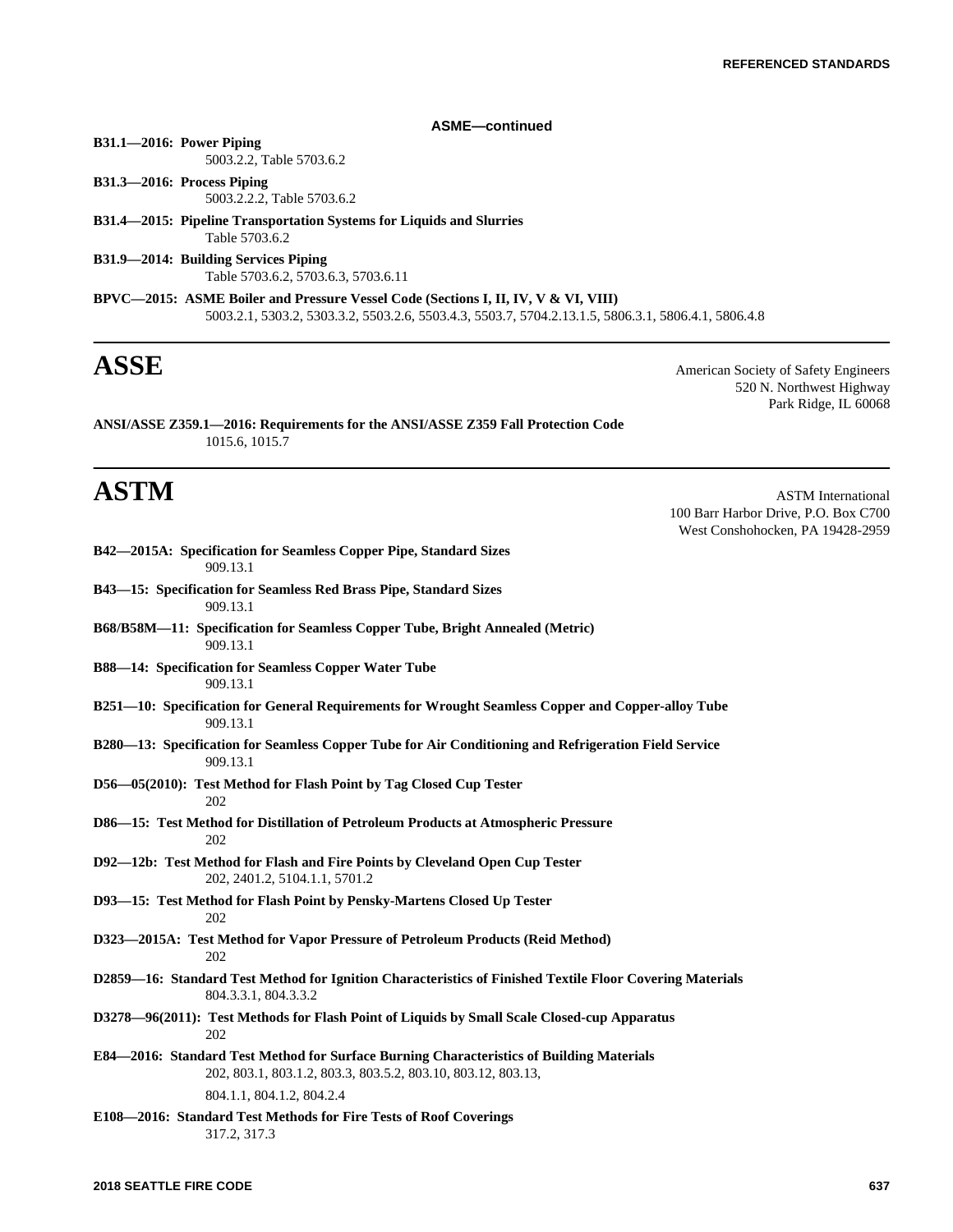### **ASTM—continued**

- **E648—15e1: Standard Test Method for Critical Radiant Flux of Floor-covering Systems Using a Radiant Heat Energy Source** 804.3.1, 804.3.2, 804.4
- **E681—09(2015): Test Method for Concentration Limits of Flammability of Chemicals (Vapors and Gases)** 202
- **E1354—2016: Standard Test Method for Heat and Visible Smoke Release Rates for Materials and Products Using an Oxygen Consumption Calorimeter**

304.3.2, 304.3.4, 318.1, 808.1, 808.2, 2310.5.3, 3304.2.3, 3603.4

**E1529—14a: Standard Test Method for Determining Effects of Large Hydrocarbon Pool Fires on Structural Members and Assemblies**

5704.2.9.2.3

- **E1537—2015: Test Method for Fire Testing of Upholstered Furniture** 805.1.1.2, 805.2.1.2, 805.3.1.2, 805.4.1.2
- **E1590—13: Test Method for Fire Testing of Mattresses** 805.1.2.2, 805.2.2.2, 805.3.2.2.1, 805.4.2.2
- **E1966—2015: Standard Test Method for Fire-resistant Joint Systems** 202
- **E2072—14: Standard Specification for Photoluminescent (Phosphorescent) Safety Markings** 1025.4
- **E2404—15a: Standard Practice for Specimen Preparation and Mounting of Textile, Paper or Polymeric (Including Vinyl) and Wood Wall or Ceiling Coverings, Facing and Veneers to Assess Surface Burning Characteristics:**

803.5.1, 803.5.2, 803.12

**E2573—12: Standard Practice for Specimen Preparation and Mounting of Site-fabricated Stretch Systems to Assess Surface Burning Characteristics**

### 803.10

- **E2579—13: Standard Practice for Specimen Preparation and Mounting of Wood Products to Assess Surface Burning Characteristics** 803.13
- **F1085—14: Standard Specification for Mattress and Box Springs for Use in Berths in Marine Vessels** 805.3.2.2.2
- **F2006—17: Standard/Safety Specification for Window Fall Prevention Devices for Non-emergency Escape (Egress) and Rescue (Ingress) Windows**

1015.8

- **F2090—17: Specification for Window Fall Prevention Devices with Emergency Escape (Egress) Release Mechanisms** 1015.8, 1015.8.1, 1030.1.1
- **F2200—14: Standard Specification for Automated Vehicular Gate Construction** 503.5, 503.6

**BHMA** Builders Hardware Manufacturers' Association 355 Lexington Avenue, 15th Floor New York, NY 10017

- **A156.10—2011: American National Standard for Power-operated Pedestrian Doors** 1010.1.4.2
- **A156.19—2013: American National Standard for Power Assist and Low-energy Power-operated Doors** 1010.1.4.2
- **A156.27—2011: Power- and Manual-operated Revolving Pedestrian Doors** 1010.1.4.1, 1010.1.4.1.1
- **A156.38—2014: Low-energy Power-operated Sliding and Folding Doors** 1010.1.4.2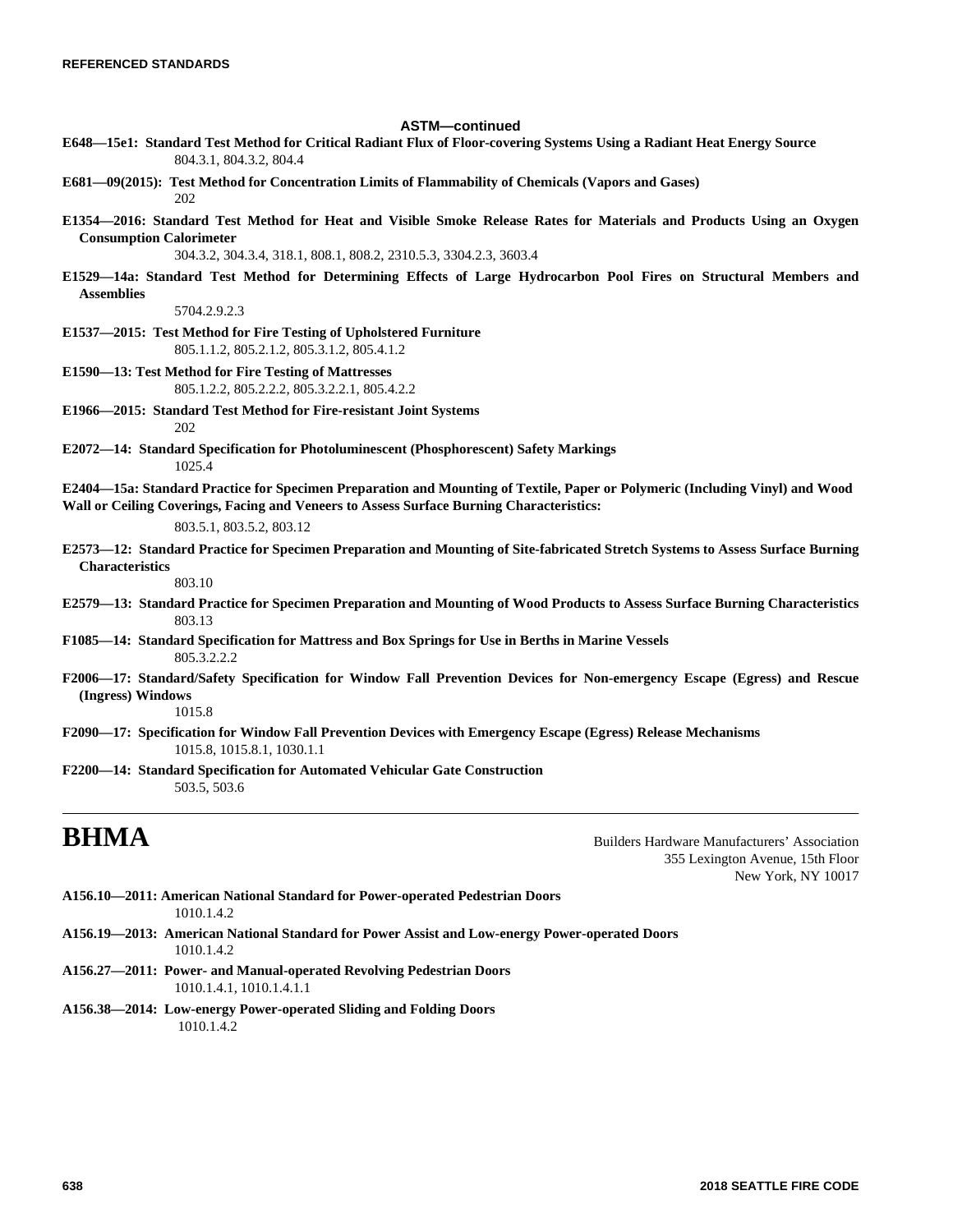**CA** State of California Department of Consumer Affairs Bureau of Electronics and Appliance Repair, Home Furnishings and Thermal Insulation 4244 South Market Court, Suite D Sacramento, CA 95834-1243

**California Technical Bulletin 129—1992: Flammability Test Procedure for Mattresses for Use in Public Buildings** 805.1.2.2, 805.2.2.2, 805.3.2.2.1, 805.4.2.2

**California Technical Bulletin 133—1991: Flammability Test Procedure for Seating Furniture for Use in Public Occupancies** 805.1.1.2, 805.2.1.2, 805.4.1.2

**CGA** Compressed Gas Association 14501 George Carter Way, Suite 103 Chantilly, VA 20151

| C-7—(2014): Guide to Classification and Labeling of Compressed Gases<br>5303.4.2, 5503.4.2                                         |
|------------------------------------------------------------------------------------------------------------------------------------|
| ANSI/CGA G-13—(2015): Storage and Handling of Silane and Silane Mixtures (an American National Standard)<br>6404.1, 6404.2, 6405.3 |
| P-1—(2015): Standard for Safe Handling of Compressed Gases in Containers<br>5305.7                                                 |
| ANSI/CGA P-18—(2013): Standard for Bulk Inert Gas Systems<br>5501.1                                                                |
| S-1.1—(2017): Pressure Relief Device Standards—Part 1—Cylinders for Compressed Gases<br>5303.3.2, 5503.2                           |
| S-1.2—(2009): Pressure Relief Device Standards—Part 2—Cargo and Portable Tanks for Compressed Gases<br>5303.3.2, 5503.2            |
| S-1.3—(2016): Pressure Relief Device Standards—Part 3—Stationary Storage Containers for Compressed Gases<br>5303.3.2, 5503.2       |

**V-1—(2013): Standard for Gas Cylinder Valve Outlet and Inlet Connections** 3505.2.1

**CGR** Coast Guard Regulations c/o Superintendent of Documents U.S. Government Printing Office Washington, DC 20402-9325

**46 CFR Parts 30, 32, 35 & 39—1999: Shipping** 5706.8

**CPSC** Consumer Product Safety Commission 4330 East-West Highway Bethesda, MD 20814

| 16 CFR Part 1500—2009: Hazardous Substances and Articles; Administration and Enforcement Regulations<br>202, 5601.1.3 |
|-----------------------------------------------------------------------------------------------------------------------|
|                                                                                                                       |
| 16 CFR Part 1500.41—2009: Method for Testing Primary Irritant Substances                                              |
| 202                                                                                                                   |
| 16 CFR Part 1500.42–2009: Test for Eve Irritants                                                                      |
| 202                                                                                                                   |
| 16 CFR Part 1500.44—2009: Method for Testing Extremely Flammable and Flammable Solids                                 |
| 202                                                                                                                   |
| 16 CFR Part 1507—2002: Fireworks Devices                                                                              |
| 202, 5601.1.3                                                                                                         |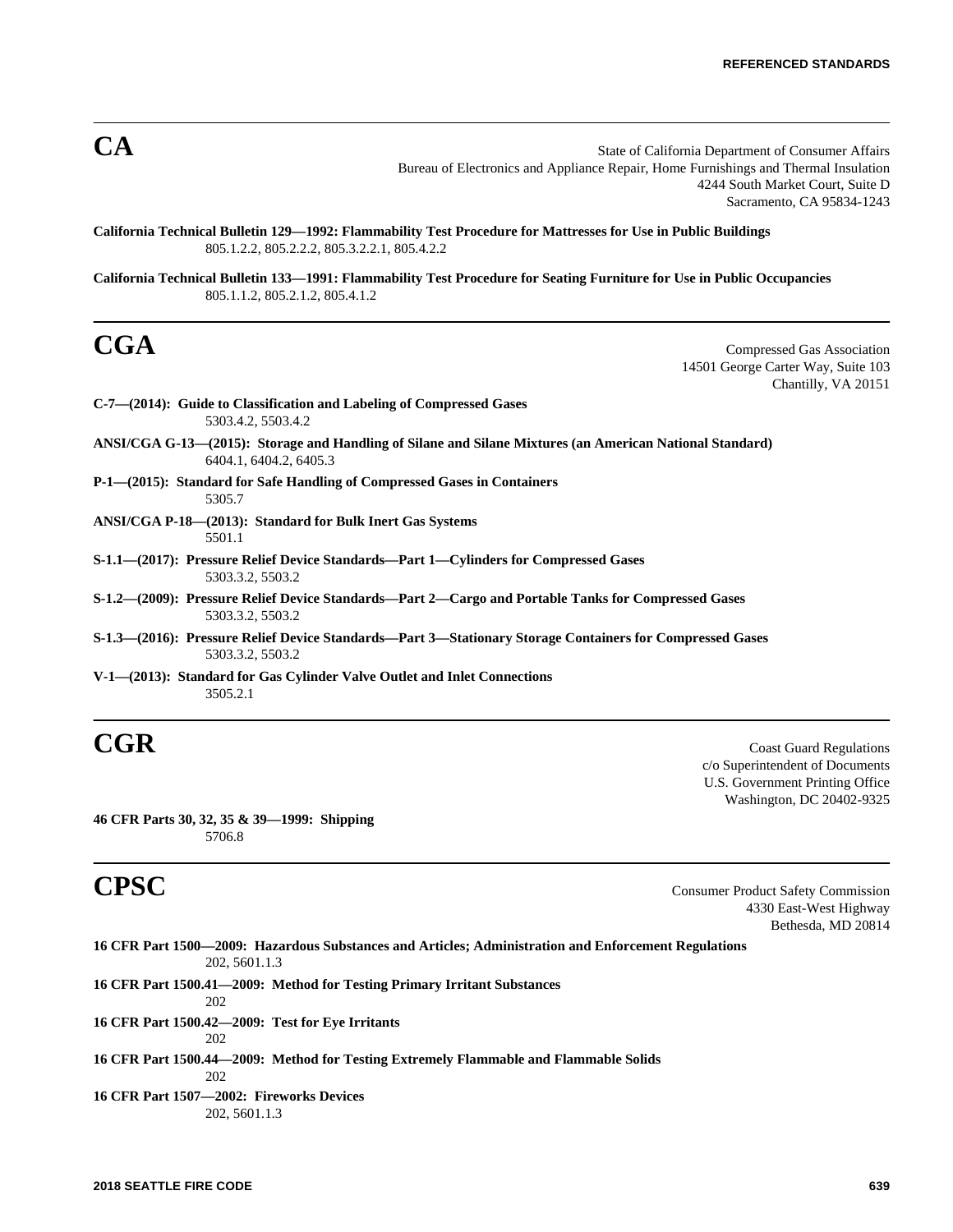# **CPSC—continued**

**16 CFR Part 1630—2007: Standard for the Surface Flammability of Carpets and Rugs** 804.3.3.1, 804.3.3.2

**DOC** U.S. Department of Commerce 1401 Constitution Avenue, NW Washington, DC 20230

**16 CFR Part 1632—2015: Standard for the Flammability of Mattress and Mattress Pads (FF 4-72, Amended)** 805.1.2.1, 805.2.2.1, 805.3.2.1, 805.4.2.1

**DOL** U.S. Department of Labor c/o Superintendent of Documents U.S. Government Printing Office Washington, DC 20402-9325

**29 CFR Part 1910.1000—2015: Air Contaminants** 202, 2104.2.1

**29 CFR Part 1910.1200—2015: Hazard Communication** 202, 5603.6

**DOTn** U.S. Department of Transportation Office of Hazardous Material Safety 1200 New Jersey Avenue SE East Building, 2nd Floor Washington, DC 20590

| 33 CFR Part 154—2015: Facilities Transferring Oil or Hazardous Material in Bulk<br>5706.8                                                                                                  |
|--------------------------------------------------------------------------------------------------------------------------------------------------------------------------------------------|
| 33 CFR Part 155—2015: Oil or Hazardous Material Pollution Prevention Regulations for Vessels<br>5706.8                                                                                     |
| 33 CFR Part 156 - 2015: Oil and Hazardous Material Transfer Operations<br>5706.8                                                                                                           |
| 49 CFR Parts 100-185—2015: Hazardous Materials Regulations<br>202, 3505.4, 5303.2, 5503.4.3, 5503.7, 5601.1, 5601.1.3, 5601.3, 5706.5.1.15                                                 |
| 49 CFR Part 172—2015: Hazardous Materials Tables, Special Provisions, Hazardous Materials Communications, Emergency<br><b>Response Information and Training Requirements</b><br>5604.6.5.2 |
| 49 CFR Part 173—2009: Shippers—General Requirements for Shipments and Packagings<br>5104.1.1, 5606.3                                                                                       |

**49 CFR Part 173.137—2009: Shippers—General Requirements for Shipments and Packagings: Class 8—Assignment of Packing Group**

202

**DOTy** U.S. Department of Treasury c/o Superintendent of Documents U.S. Government Printing Office Washington, DC 20402-9325

**27 CFR Part 555—2015: Commerce in Explosives, as amended through April 1, 1998** 202, 5604.6.5.2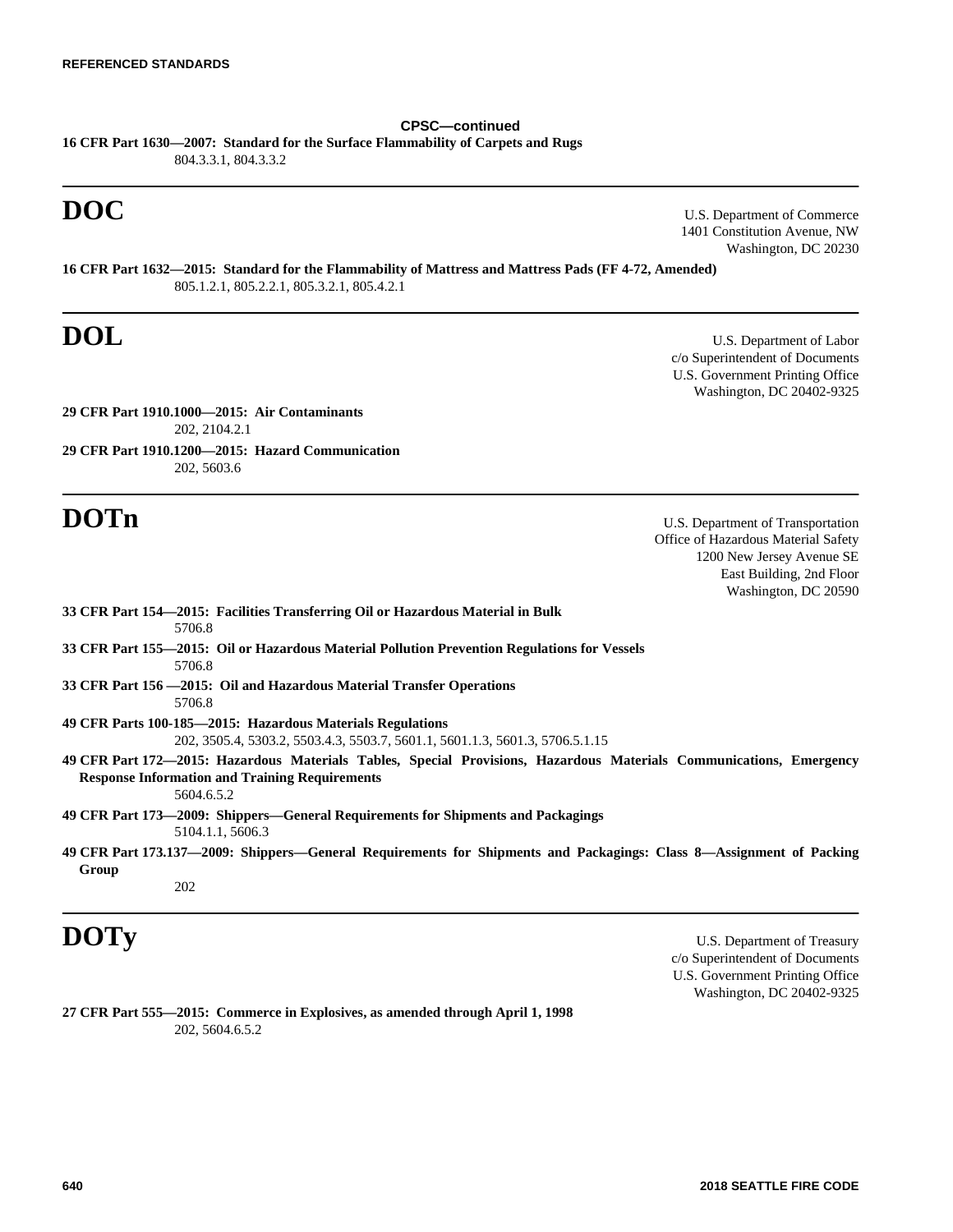**EN** European Committee for Standardization (EN) Central Secretariat Rue de Stassart 36 B-10 50 Brussels

**European Standard EN 1081—1998: Resilient Floor Coverings—Determination of the Electrical Resistance** 2309.5.1.1

**FCC** Federal Communications Commission Wireless Telecommunications Bureau (WTB) 445 12th Street SW Washington, DC 20554

**47 CFR Part 90.219—2014: Private Land Mobile Radio Services—Use of Signal Boosters** 510.5.4

**FM** FM Approvals Headquarters Office 1151 Boston-Providence Turnpike P.O. Box 9102 Norwood, MA 02062

**4430—12: Approval Standard for Heat and Smoke Vents** 910.3.1

**ANSI/FM 4996—15: Approval Standard for Classification of Pallets and Other Material Handling Products as Equivalent to Wood Pallets**

315.7.5, 3206.4.1.1

**ICC** International Code Council, Inc. 500 New Jersey Avenue, NW 6th Floor Washington, DC 20001

**ICC A117.1—09: Accessible and Usable Buildings and Facilities** 907.5.2.3.3, 1009.8.2, 1009.9, 1009.11, 1010.1.9.8.1, 1012.1, 1012.6.5, 1012.10, 1013.4, 1023.9

**ICC 300—17: Standard on Bleachers, Folding and Telescopic Seating and Grandstands** 1029.1.1, 1029.17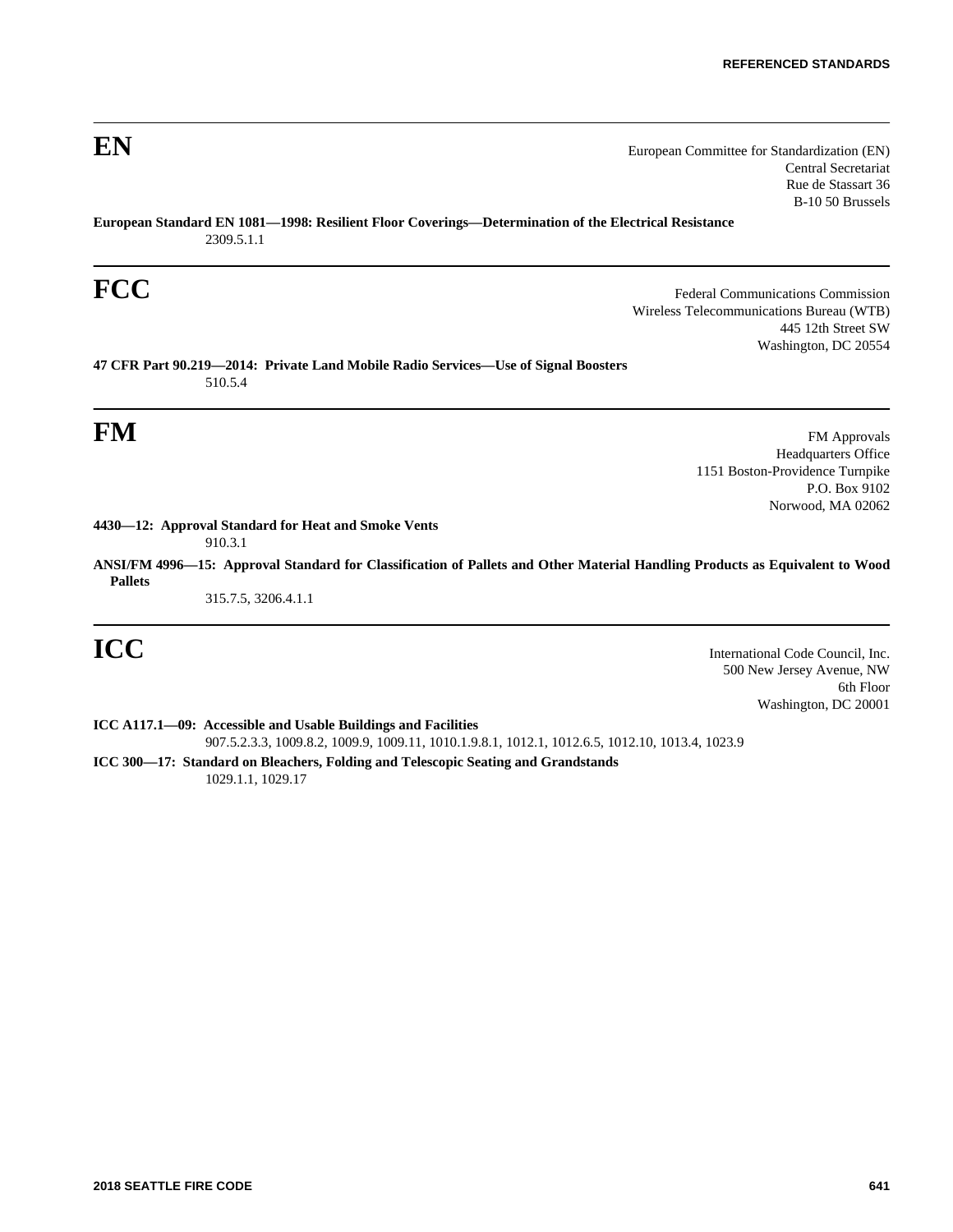# **ICC—continued**

# **IBC—18: International Building Code**

102.4, 201.3, 202, 304.1.3, 306.1, 311.1.1, 311.3, 313.1, 317.1, 403.8.3.2, 403.11.4, 404.2.1, 504.1, 508.1, 508.1.2, 603.2, 603.3.2.5, 603.6.1, 603.8, 606.3, 606.4, 606.5, 606.6, 701.1, 801.1, 803.1, Table 803.3, 803.11.1, 803.11.2, 803.15, 807.2, 807.5.1.2, 808.1, 808.2, 901.4.1, 901.4.2, 901.4.3, 903.2, 903.2.5.2, 903.2.9.1, 903.2.10, 903.3.1.1.1, 903.3.1.2, 903.3.1.2.1, 903.3.1.2.3, 903.3.2, 904.13, 907.1.1, 907.2.1, 907.2.6.2, 907.2.6.3.3, 907.2.7, 907.2.12, 907.2.17, 907.2.20, 907.5.2.1, 907.6.6, 909.1, 909.2, 909.3, 909.4.3, 909.5, 909.5.3, 909.5.3.1, 909.5.3.2, 909.6.3, 909.10.5, 909.11.1, 909.18.8, 909.21.1, 910.4.5, Table 911.1, 911.2, 913.2.1, 914.1, 914.2.1, 914.3.1, 914.3.2, 914.4.1, 914.5.3, Table 914.8.3, 914.8.3.2, 914.10, 915.1.6, 1003.2, 1003.5, Table 1004.5, 1004.6, 1005.7.2, 1006.2.1, Table 1006.2.1, 1008.3.4, 1009.2, 1009.4.1, 1009.4.2, 1009.5, 1009.6.4, 1009.7.2, 1010.1.4.1, 1010.1.4.3, 1010.1.5, 1010.1.7, 1010.1.9.1, 1010.1.9.12, 1011.10, 1011.11, 1011.12.2, 1012.6.3, 1012.6.4, 1014.1, 1015.2, 1015.2.1, 1016.2, Table 1017.2, 1018.3, 1018.5, 1019.3, 1019.4, 1020.1, Table 1020.1, 1020.1.1, 1021.4, 1023.2, 1023.3.1, 1023.4, 1023.5, 1023.6, 1023.7, 1023.11, 1023.11.1, 1023.11.2, 1024.3, 1024.5, 1024.6, 1024.7, 1026.2, 1026.3, 1026.4.1, 1027.5, 1028.1, 1029.1.1.1, 1029.14.1, 1029.16.4, 1101.2, 1101.3, 1103.3.2, 1103.4.1, 1103.4.8, 1103.4.9.1, 1103.4.9.2.1, 1103.4.9.2.2, 1103.4.9.4, 1103.4.9.5, 1103.4.10, 1104.5, 1104.17, 1104.17.1, 1104.18, Table 1104.18, 1105.4.1, 1105.4.3.1, 1105.4.3.2, 1105.5.7, 1105.7.2, 1105.7.3, 1105.7.4, 1105.7.5, 1105.7.6, 1105.8, 1203.1, 1203.1.3, 1203.1.8, 1203.2.1, 1203.2.7, 1203.2.8, 1203.2.10, 1203.2.15, 1203.2.18, 1204.1, 1205.6.2, 1206.2.3.2, 1206.2.4, 1206.2.8.2, 1206.2.8.3, 1206.2.9, 1206.3.2.2, 1206.3.3, 2004.6, 2006.17, 2007.1, 2007.4, 2103.3, 2107.1, 2301.1, 2301.4, 2303.1, 2307.4, 2308.3, 2308.3.1, 2308.3.1.2, 2309.3.1.5.1, 2309.3.2, 2310.1, 2311.1, 2311.3.1, 2311.4.1, 2311.8.3, 2404.2, 2404.3.1, 2404.3.3.6, 2404.3.4, 2405.2, 2701.1, 2701.4, 2703.2.2, 2703.3.1, 2703.3.2, 2703.3.3, 2703.3.4, 2703.3.8, 2703.14, 2703.14.1, 2703.14.2, 2703.15.1, 2704.3.1, 2705.2.3.2, 2705.3.1, 2705.3.2.1, 2705.3.3, 2803.1, 2905.1, 2909.2, 2909.4, 2909.6, 3101.1, 3103.1, 3103.3.1, 3103.8.2, 3103.8.4, 3103.9.1, 3103.9.2, 3103.9.3, 3104.1, 3105.5, 3201.3, 3206.3.2, 3206.9, 3207.2, 3208.2, 3314.1, 3403.1, 3704.3, 3704.4, 3704.5, 3801.1, 3801.2, 3804.1, 3804.1.1.1, Table 3805.4, Table 3806.2.1, 3901.1, 3903.1, 3904.1, 5003.2.2.2, 5003.2.8, 5003.8.1, Table 5003.8.2, 5003.8.3, 5003.8.3.1, 5003.8.4.1, 5003.9.9, 5004.13, 5005.2, 5005.3.9, 5101.1, 5303.16.1, 5303.16.2, 5306.1, 5306.2, 5306.2.1, 5306.2.2, 5307.4.6, 5503.1.2, 5503.5.2, 5504.2.1.2, 5504.2.2.2, 5505.4.1, 5604.2, Table 5604.5.2(3), 5605.5, 5701.3, 5704.2.7.7, 5704.2.8.1, 5704.2.8.2, 5704.2.9.3, 5704.2.9.4, 5704.3.3.5, 5704.3.7.1, 5704.3.8, 5705.3.4, 5705.3.5.3, 5705.3.7.1, 5705.3.7.2, 5705.3.7.3, 5705.3.7.4, 5705.3.7.5.1, 5706.2.3, 5706.4.1, 5803.1.1, 5806.4.3, 5808.1, 5808.3, 5808.3.2, 5906.2.2, 5906.2.3, 5906.4.2, 6003.1.4.2, 6005.3.1, 6109.11.2, 6204.1.2, 6306.4, 6404.1.4, 6604.1

### **IEBC—18: International Existing Building Code**

102.3, 1011.5.2, 1103.1 1104.18, 1105.5.2

# **IFGC—18: International Fuel Gas Code**

201.3, 603.1, 603.1.2, 603.5.2, 603.8, 1205.9, 2301.1, 2301.6, 2309.3.1.2, 2309.3.1.5, 2504.5, 3001.1, 3003.1, 3004.1, 3004.2, 3107.12.1, 3107.12.2, 3107.13.1, 3303.3, 3306.2.1, Table 5003.1.1(1), 5301.1, 5801.1, 5803.1.4, 6103.1, 6103.2.1.7, 6103.3

# **[W] IMC—18: International Mechanical Code**

201.3, 308.3, 603.1, 603.1.2, 603.2, 603.3, 603.3.2.4, 603.5.2, 603.8, 605.1, 605.2, 605.3, 605.4, 605.7, 605.8.1, 605.9, 605.16, 607.1, 607.2, 903.2.11.4, 904.12, 907.3.1, 909.1, 909.10.2, 909.13.1, 910.4.7, 915.6.1, 1006.2.2.3, 1011.16, 1020.5.1, 1206.2.11.3, 1206.3.5.3, 2104.2.1, 2105.3, 2301.1, 2301.6, 2309.3.1.2, 2311.3.1, 2311.4.3, 2311.8.2, 2311.8.8, 2311.8.10, 2404.7, 2404.7.2, 2504.5, 2703.2.2, 2703.10.4, 2703.14, 2803.2, 2803.3, 3001.1, 3003.1, 3004.2, 3107.12.1, 3107.12.2, 3703.5, 3804.1.1.7, 3903.2.2, 3903.3.3, 3904.1, Table 5003.1.1(1), 5003.8.4.2, 5003.8.5.2, 5003.8.6.2, 5004.3.1, 5303.7.6, 5303.16.9, 5305.5, 5306.2.2, 5306.2.3, 5307.4.4, 5504.2.1.3, 5504.2.2.3, 5505.4.1.1, 5701.3, 5703.6.1, 5704.2.8.9, 5705.3.7.5.1, 5706.2, 5706.4.4, 6003.1.3, 6003.2.3.2, 6004.2.2.7, 6005.3.1, 6005.3.2, 6103.2.1.7

### **IPC—18: International Plumbing Code**

201.3, 903.3.5, 904.11.1.3, 912.6, 2311.2.3, 5004.2.2.6

# **IPMC—18: International Property Maintenance Code**

311.1.1

# **IRC—18: International Residential Code**

102.5, 202, 1001.1, 1204.1, 1204.2.1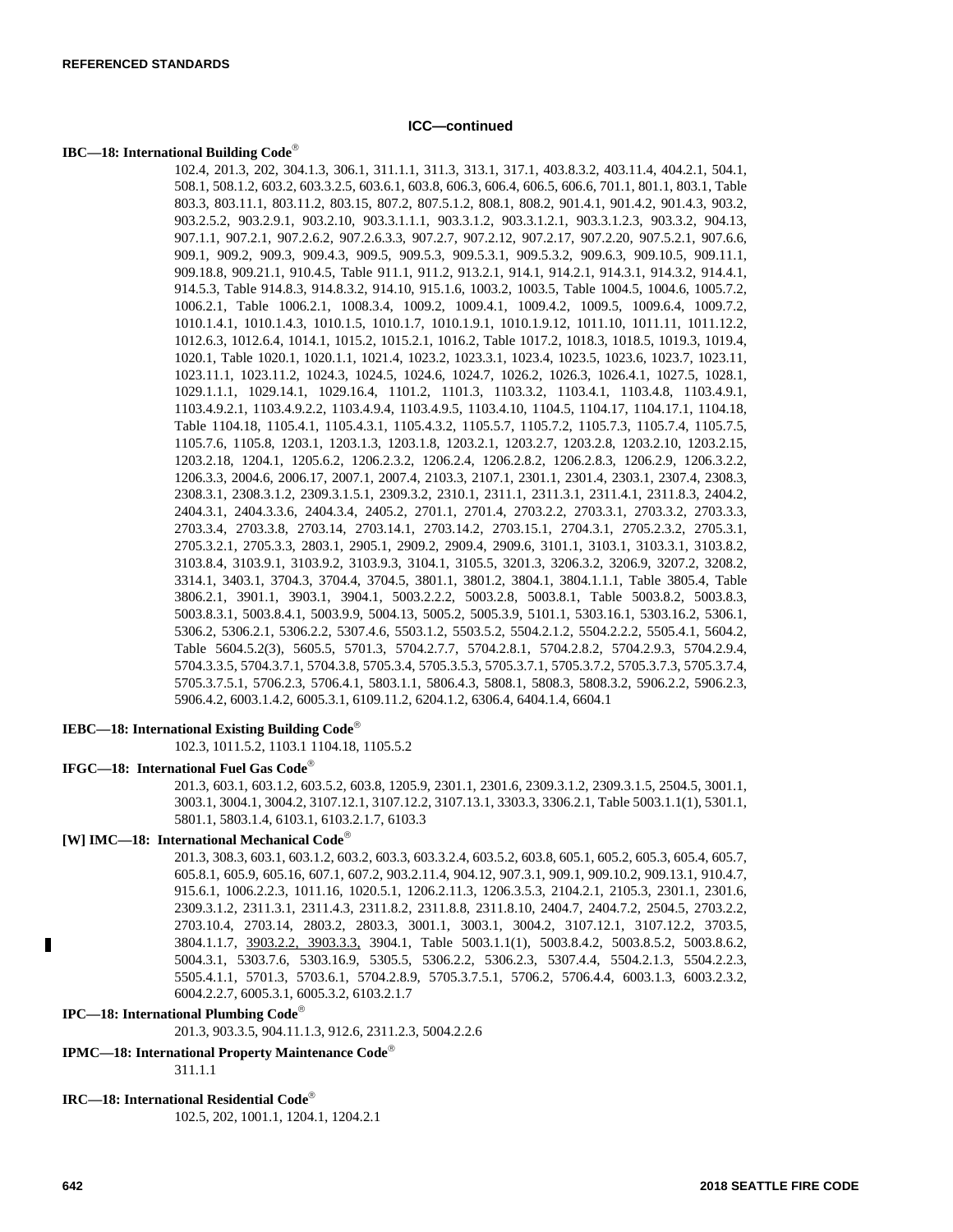**ICC—continued IWUIC—18: International Wildland-Urban Interface Code** 304.1.2

**IIAR** International Institute of Ammonia Refrigeration 1001 N. Fairfax Street, Suite 503 Alexandria, VA 22314

**ANSI/IIAR-2—2014: Safe Design of Closed-circuit Ammonia Refrigerating Systems** 605.1.2, 605.8

**ANSI/IIAR-7—2013: Developing Operating Procedures for Closed-circuit Ammonia Mechanical Refrigerating Systems** 605.1.2

**ANSI/IIAR-8—2015: Decommissioning of Closed-circuit Ammonia Refrigerating Systems**  605.1.2

**IKECA** International Kitchen Exhaust Cleaning Association 100 North 20th Street, Suite 400 Philadelphia, PA 19103

**C10—2016: IKECA C10, Standard for the Methodology for Cleaning of Commercial Kitchen Exhaust Systems** 607.3.3.2

**ISO** International Organization for Standardization (ISO) ISO Central Secretariat 1 ch, de la Voie-Creuse, Case postale 56 CH-1211 Geneva 20, Switzerland

**ISO 8115—86: Cotton Bales—Dimensions and Density** Table 2704.2.2.1, Table 5003.1.1(1)

**NEMA** National Electrical Manufacturer's Association 1300 North 17th Street Suite 900 Rosslyn, VA 22209

**250—2014: Enclosures for Electrical Equipment (1,000 Volt Maximum)** 6005.2

**NFPA** National Fire Protection Association 1 Batterymarch Park Quincy, MA 02169-7471

- **02—16: Hydrogen Technologies Code** 1205.3, 1205.4, 2309.3.1.1, 2309.3.1.2, 2309.6, 2311.8, 2311.8.2, 2311.8.10, 2311.8.11, 5301.1, 5801.1 **04—15: Standard for Integrated Fire Protection and Life Safety System Testing** 901.6.2.1, 901.6.2.2
- **10—18: Standard for Portable Fire Extinguishers** Table 901.6.1, 906.2, Table 906.3(1), Table 906.3(2), 906.3.2, 906.3.4, 3006.3
- **11—16: Standard for Low-, Medium-, and High-expansion Foam** 904.7, 5704.2.9.2.2
- **12—15: Standard on Carbon Dioxide Extinguishing Systems** Table 901.6.1, 904.8, 904.12
- **12A—15: Standard on Halon 1301 Fire Extinguishing Systems** Table 901.6.1, 904.9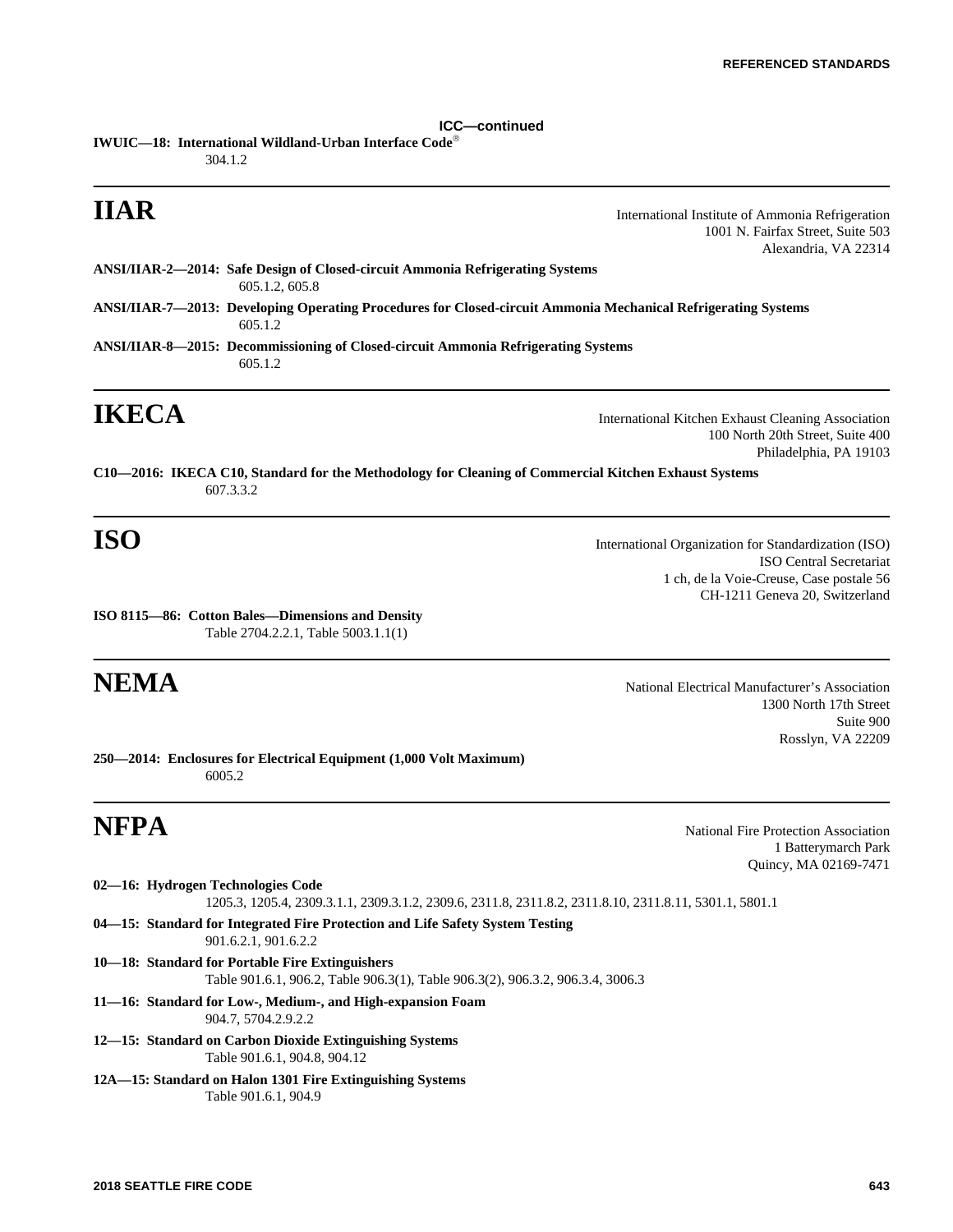## **NFPA—continued**

- **13—16: Standard for the Installation of Sprinkler Systems**
	- 903.3.1.1, 903.3.2, 903.3.8.2, 903.3.8.5, 904.12, 905.3.4, 907.6.4, 914.3.2, 1019.3, 1103.4.8, 1206.2.11.1, 1206.3.5.1, 3201.1, 3204.2, Table 3206.2, 3206.4.1, 3206.10, 3207.2, 3207.2.1, 3208.2.2, 3208.2.2.1, 3208.4, 3210.1, 3401.1, 5104.1, 5104.1.1, 5106.5.7, 5704.3.3.9, Table 5704.3.6.3(7), 5704.3.7.5.1, 5704.3.8.4
- **13D—16: Standard for the Installation of Sprinkler Systems in One- and Two-family Dwellings and Manufactured Homes** 903.3.1.3
- **13R—16: Standard for the Installation of Sprinkler Systems in Low-rise Residential Occupancies** 903.3.1.2, 903.3.5.2, 903.4
- **14—16: Standard for the Installation of Standpipe and Hose Systems** 905.2, 905.3.4, 905.4.2, 905.6.2, 905.8
- **15—17: Standard for Water Spray Fixed Systems for Fire Protection** 5704.2.9.2.3
- **16—15: Standard for the Installation of Foam-water Sprinkler and Foam-water Spray Systems** 904.7, 904.12
- **17—17: Standard for Dry Chemical Extinguishing Systems** Table 901.6.1, 904.6, 904.12
- **17A—17: Standard for Wet Chemical Extinguishing Systems** Table 901.6.1, 904.5, 904.12
- **20—16: Standard for the Installation of Stationary Pumps for Fire Protection** 913.1, 913.2, 913.5.1
- **22—18: Standard for Water Tanks for Private Fire Protection** 507.2.2
- **24—16: Standard for Installation of Private Fire Service Mains and Their Appurtenances** 507.2.1, 2809.5
- **25—17: Standard for the Inspection, Testing and Maintenance of Water-based Fire Protection Systems** 507.5.3, Table 901.6.1, 904.7.1, 912.7, 913.5

### **30—18: Flammable and Combustible Liquids Code**

- 608.1, 5701.2, 5703.6.2, 5703.6.2.1, 5704.2.7, 5704.2.7.1, 5704.2.7.2, 5704.2.7.3.2, 5704.2.7.4, 5704.2.7.6, 5704.2.7.7, 5704.2.7.8, 5704.2.7.9, 5704.2.9.3, 5704.2.9.4, 5704.2.9.6.1.1, 5704.2.9.6.1.2, 5704.2.9.6.1.3, 5704.2.9.6.1.4, 5704.2.9.6.1.5, 5704.2.9.6.2, 5704.2.9.7.3, 5704.2.10.2, 5704.2.11.3, 5704.2.11.4.2, 5704.2.12.1, 5704.3.1, 5704.3.6, Table 5704.3.6.3(1), Table 5704.3.6.3(2), Table 5704.3.6.3(3), 5704.3.7.2.3, 5704.3.8.4, 5706.8.3
- **30A—18: Code for Motor Fuel-dispensing Facilities and Repair Garages**

2301.4, 2301.5, 2301.6, 2306.6.3, 2310.1

**30B—15: Code for the Manufacture and Storage of Aerosol Products**

5101.1, 5103.1, 5104.1, Table 5104.3.1, Table 5104.3.2, Table 5104.3.2.2, 5104.3.3, 5104.4.1, 5104.5.2, 5104.6, 5104.8.2, 5106.2.2, 5106.2.4, 5106.3.2, Table 5106.4, 5106.5.1, 5106.5.6, 5107.1

- **31—16: Standard for the Installation of Oil-burning Equipment**
- 603.1.7, 603.3.1, 603.3.3 **32—16: Standard for Dry Cleaning Plants**

2107.1, 2107.3

- **33—16: Standard for Spray Application Using Flammable or Combustible Materials** 2403.3
- **34—15: Standard for Dipping, Coating and Printing Processes Using Flammable or Combustible Liquids** 2405.3, 2405.4.1.1
- **35—16: Standard for the Manufacture of Organic Coatings** 2901.3, 2905.4
- **40—16: Standard for the Storage and Handling of Cellulose Nitrate Film** 306.2
- **45—15: Standard on Fire Protection for Laboratories Using Chemicals (2015 Edition)** 3803.1.5, 3804.1.1.7, 3805.2.1, 3805.2.2
- **51—18: Standard for the Design and Installation of Oxygen-fuel Gas Systems for Welding, Cutting and Allied Processes** 3501.5, 3507.1, 3509.1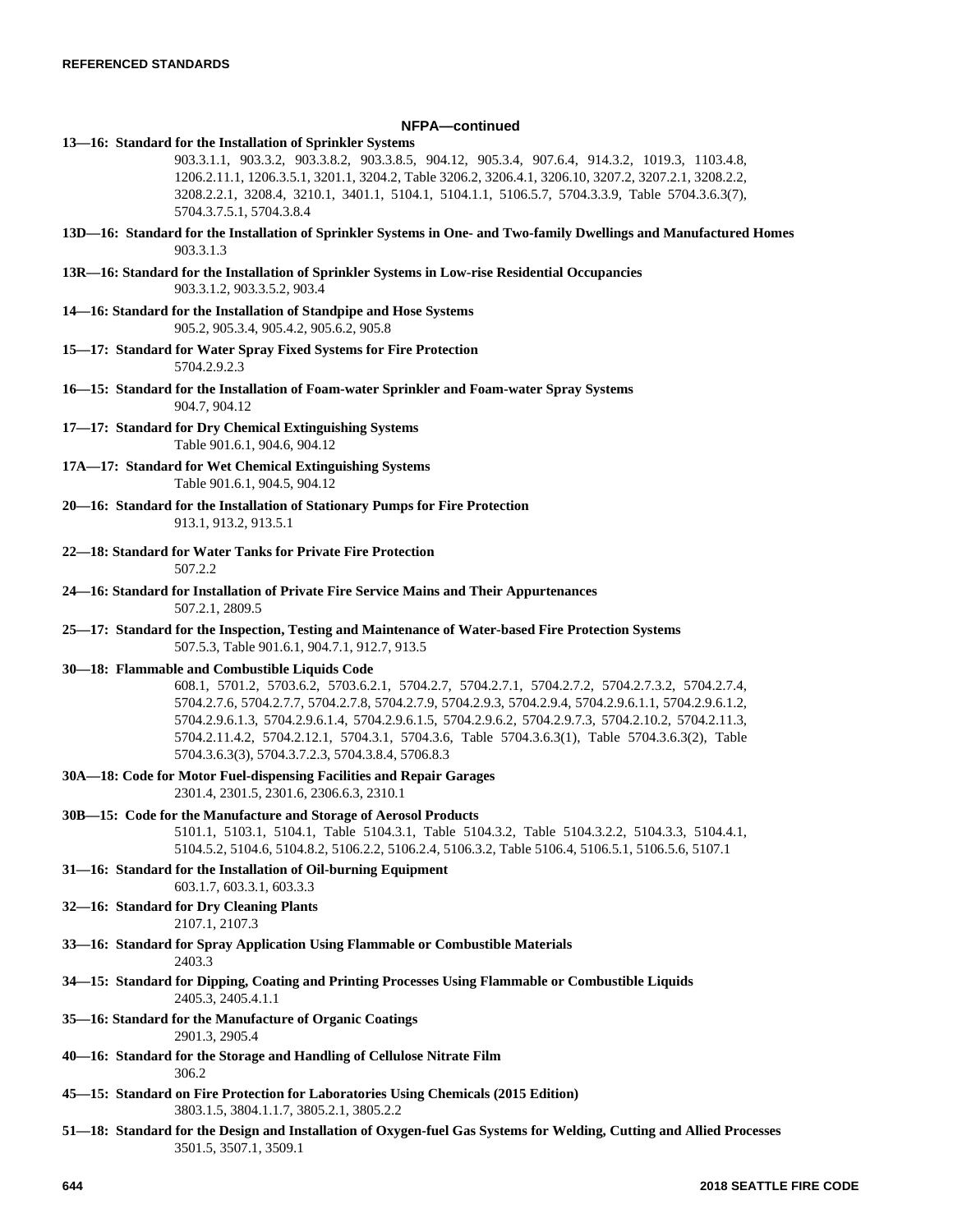## **NFPA—continued**

### **52—16: Vehicular Gaseous Fuel System Code**

319.9.2, 5301.1

**55—16: Compressed Gases and Cryogenic Fluids Code**

3508.1, 5301.1, 5307.4.2, 5501.1, 5801.1, 6301.1

# **56—17: Standard for Fire and Explosion Prevention during Cleaning and Purging of Flammable Gas Piping Systems** 3306.2.1

### **58—17: Liquefied Petroleum Gas Code**

319.8.3, 603.4.2.1.1, 2311.5, 3903.6, 6101.1, 6103.1, 6103.2.1, 6103.2.1.2, 6103.2.1.7, 6103.2.2, 6104.1, 6104.3.2, 6104.4, 6105.2, 6106.2, 6106.3, 6107.2, 6107.4, 6108.1, 6108.2, 6109.11.2, 6111.3

- **59A—16: Standard for the Production, Storage and Handling of Liquefied Natural Gas (LNG)** 5301.1, 5501.1
- **61—17: Standard for the Prevention of Fires and Dust Explosions in Agricultural and Food Processing Facilities** Table 2204.1

### **69—14: Standard on Explosion Prevention Systems**

911.1, 911.3, Table 2204.1

# **70—17: National Electrical Code**

309.2, 603.1.3, 603.1.7, 603.5.2, 604.3, 604.3.1, 604.4, 604.9, 605.16, 605.17, 608.6, 608.7, 904.3.1, 907.6.1, 909.12.2, 909.16.3, 910.4.6, 1201.2, 1203.1.3, 1204.1, 1205.4, 1206.2.8.6.1, 1206.3, 1206.3.2.5, 2006.3.4, 2104.2.3, 2108.2, Table 2204.1, 2301.5, 2305.4, 2308.8.1.2.4, 2309.2.3, 2311.3.1, 2311.8.10, 2403.2.1, 2403.2.1.1, 2403.2.1.4, 2403.2.5, 2404.6.1.2.2, 2404.9.4, 2504.5, 2603.2.1, 2703.7.1, 2703.7.2, 2703.7.3, 2803.4, 2904.1, 3103.12.6.1, 3106.6, 3107.12.7, 3304.7, 3506.4, 5003.8.7.1, 5003.9.4, 5303.7.6, 5303.8, 5303.16.11, 5303.16.14, 5503.6, 5503.6.2, 5703.1, Table 5703.1.1, 5703.1.3, 5704.2.8.12, 5704.2.8.17, 5706.2.8, 5803.1.5, 5803.1.5.1, 5807.1.10, 5906.5.5, 5906.5.6, 6109.15.1

### **72—16: National Fire Alarm and Signaling Code**

508.1.6, Table 901.6.1, 903.4.1, 904.3.5, 907.1.2, 907.2, 907.2.6, 907.2.9.3, 907.2.10, 907.2.12.2, 907.3, 907.3.3, 907.3.4, 907.5.2.1.2, 907.5.2.2, 907.5.2.2.5, 907.6, 907.6.1, 907.6.2, 907.6.6, 907.7, 907.7.1, 907.7.2, 907.8, 907.8.2, 907.8.5, 917.1, 1103.3.2, 1203.2.4, 2810.11

## **80—16: Standard for Fire Doors and Other Opening Protectives** 705.2, 706.1, 1010.1.4.3, 1031.2.2

- **85—15: Boiler and Combustion System Hazards Code** Table 2204.1
- **86—15: Standard for Ovens and Furnaces** 3001.1
- **92—15: Standard for Smoke Control Systems**

# 909.7, 909.8

- **96—17: Standard for Ventilation Control and Fire Protection of Commercial Cooking Operations** 607.2, 904.12
- **99—18: Health Care Facilities Code** 609.1, 1105.11.1, 1105.11.2, 1203.4.1, 1203.5.1, 5306.4, 5306.5
- **101—18: Life Safety Code** 1029.6.2
- **105—16: Standard for Smoke Door Assemblies and Other Opening Protectives** 705.2, 706.1
- **110—16: Standard for Emergency and Standby Power Systems** 913.5.2, 913.5.3, 1203.1.3, 1203.4, 1203.5
- **111—13: Standard on Stored Electrical Energy Emergency and Standby Power Systems** 1203.1.3, 1203.4, 1203.5
- **120—15: Standard for Fire Prevention and Control in Coal Mines** Table 2204.1

# **[S] 130-17 as amended: Standard for Fixed Guideway Transit and Passenger Rail Systems** 4001.1

**160—16: Standard for the Use of Flame Effects Before an Audience** 308.3.2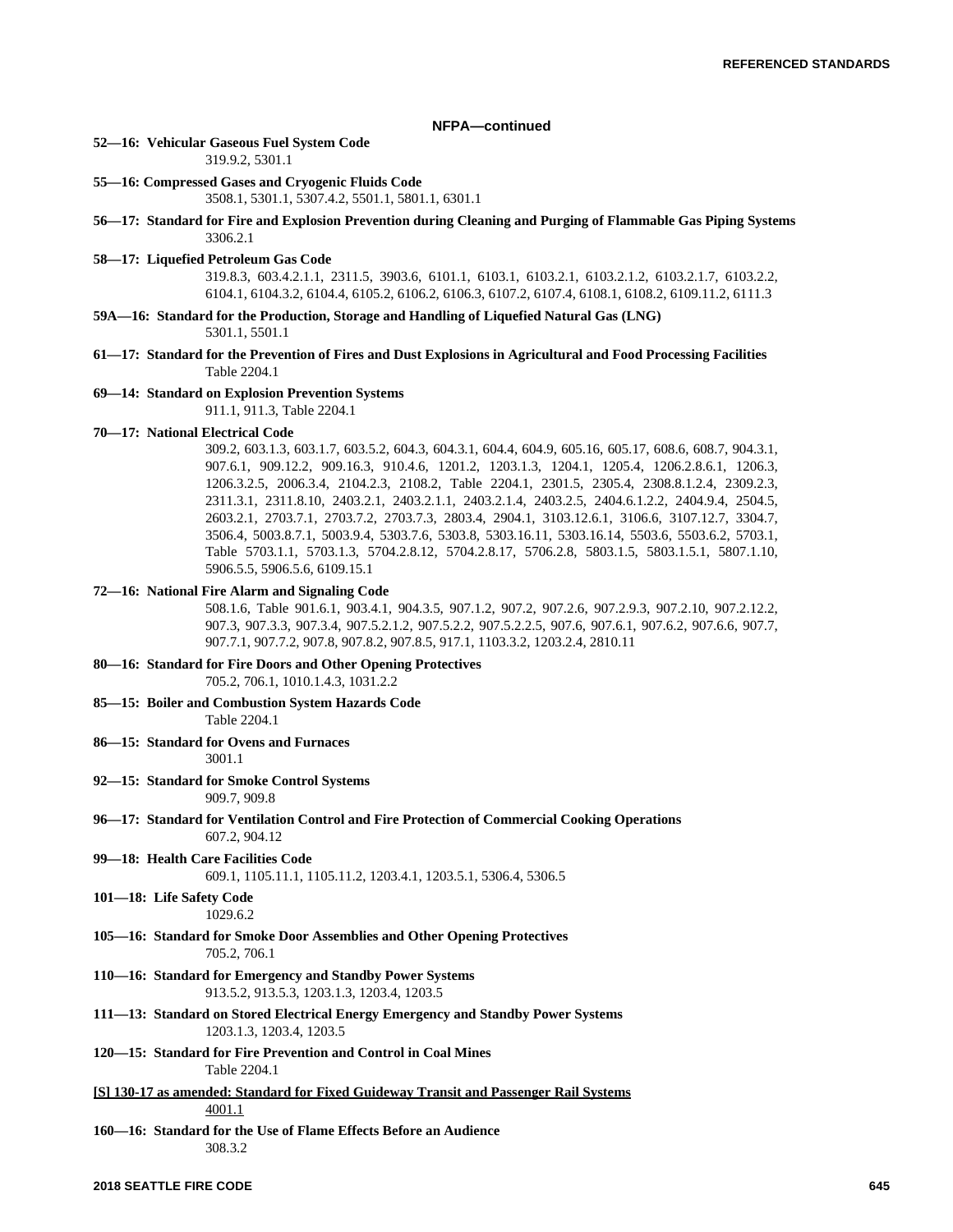# **NFPA—continued 170—18: Standard for Fire Safety and Emergency Symbols** 1025.2.6.1 **204—15: Standard for Smoke and Heat Venting** Table 901.6.1, 910.5.1, 910.5.2 **211—16: Standard for Chimneys, Fireplaces, Vents and Solid Fuel-burning Appliances** 603.2 **241—13: Standard for Safeguarding Construction, Alteration and Demolition Operations** 3301.1, 3308.2 **253—15: Standard Method of Test for Critical Radiant Flux of Floor Covering Systems Using a Radiant Heat Energy Source** 804.3.1, 804.3.2, 804.4 **260—13: Methods of Tests and Classification System for Cigarette Ignition Resistance of Components of Upholstered Furniture** 805.1.1.1, 805.2.1.1, 805.3.1.1, 805.4.1.1 **261—18: Standard Method of Test for Determining Resistance of Mock-up Upholstered Furniture Material Assemblies to Ignition by Smoldering Cigarettes** 805.2.1.1, 805.3.1.1, 805.4.1.1, 805.1.1.1 **265—15: Standard Methods of Fire Tests for Evaluating Room Fire Growth Contribution of Textile Wall Coverings in Full Height Panels and Walls** 803.5.1, 803.5.1.1 **286—15: Standard Methods of Fire Tests for Evaluating Contribution of Wall and Ceiling Interior Finish to Room Fire Growth** 803.1, 803.1.1, 803.1.1.1, 803.3, 803.12, 803.13, 804.1.1, 804.2.4 **289—13: Standard Method of Fire Test for Individual Fuel Packages** 807.3, 807.4.1, 807.5.1.1, 808.3 **303—16: Fire Protection Standard for Marinas and Boatyards** 3603.5, 3603.6, 3604.2 **318—18: Standard for the Protection of Semiconductor Fabrication Facilities** 2703.16 **326—15: Standard for the Safeguarding of Tanks and Containers for Entry, Cleaning or Repair** 3510.1 **385—17: Standard for Tank Vehicles for Flammable and Combustible Liquids** 5706.5.4.5, 5706.6, 5706.6.1, 5707.2 **400—16: Hazardous Materials Code** 5601.1.5, 6304.1.2, Table 6304.1.5(1), Table 6304.1.5(2) **407—17: Standard for Aircraft Fuel Servicing** 2006.2, 2006.3 **409—16: Standard for Aircraft Hangars** 914.8.3, Table 914.8.3, 914.8.3.1, 914.8.6 **410—15: Standard on Aircraft Maintenance** 2004.7 **484—15: Standard for Combustible Metals** Table 2204.1 **495—18: Explosive Materials Code** 202, 911.1, 911.4, 5601.1.1, 5601.1.5, 5604.2, 5604.6.2, 5604.6.3, 5604.7.1, 5605.1, 5606.1, 5606.5.2.1, 5605.2.3, 5607.1, 5607.9, 5607.11, 5607.15 **498—18: Standard for Safe Havens and Interchange Lots for Vehicles Transporting Explosives** 5601.1.2 **[S] 502-17 as amended: Standard for Road Tunnels, Bridges, and Other Limited Access Highways** 4101 **505—18: Fire Safety Standard for Powered Industrial Trucks, Including Type Designations, Areas of Use, Maintenance and Operation**  $309.2$ **652—16: The Fundamentals of Combustible Dust** 2201.1, 2203.1, 2203.2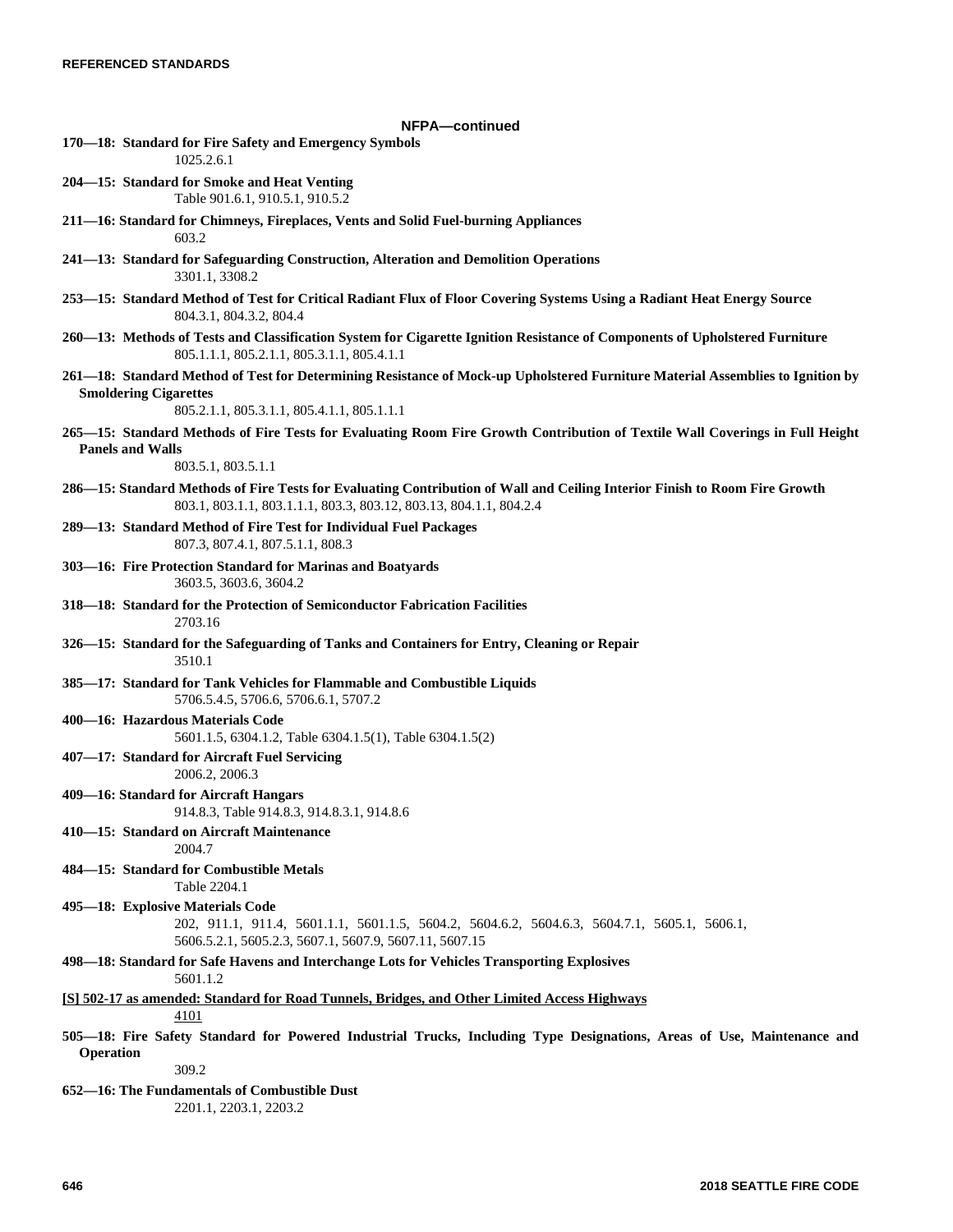П

П

| NFPA-continued                                                                                                                                                                                                  |
|-----------------------------------------------------------------------------------------------------------------------------------------------------------------------------------------------------------------|
| 654—17: Standard for Prevention of Fire and Dust Explosions from the Manufacturing, Processing and Handling of Combustible                                                                                      |
| <b>Particulate Solids</b><br>Table 2204.1                                                                                                                                                                       |
| 655-17: Standard for the Prevention of Sulfur Fires and Explosions<br>Table 2204.1                                                                                                                              |
| 664—17: Standard for the Prevention of Fires and Explosions in Wood Processing and Woodworking Facilities<br>Table 2204.1, 2805.3                                                                               |
| 701—15: Standard Methods of Fire Tests for Flame-propagation of Textiles and Films<br>807.3, 807.4.1, 807.5.1.2, 2603.5, 3104.2                                                                                 |
| 703—18: Standard for Fire Retardant-Wood and Fire-Retardant Coatings for Building Materials<br>803.4                                                                                                            |
| 704—17: Standard System for Identification of the Hazards of Materials for Emergency Response<br>202, 605.7, 5003.2.2.2, 5003.5, 5003.10.2, 5005.1.10, 5005.1.12, 5005.2.1.1, 5005.4.4, 5503.4.1,<br>5704.2.3.2 |
| [W] 720—15: Standard for the Installation of Carbon Monoxide (CO) Detection and Warning Equipment<br>915.5.1, 915.5.2, 915.6, 1103.9                                                                            |
| 750–15: Standard on Water Mist Fire Protection Systems<br>202, Table 901.6.1, 904.11.1.1, 904.12                                                                                                                |
| 853-15: Installation of Stationary Fuel Cell Power Systems<br>1205.3, 1205.4, 1205.6.2, 1205.11, 1205.12                                                                                                        |
| 914–15: Code for Fire Protection of Historic Structures<br>1103.1.1                                                                                                                                             |
| 1122-18: Code for Model Rocketry<br>5601.1.4                                                                                                                                                                    |
| 1123-18: Code for Fireworks Display<br>202, 5604.2, 5608.1, 5608.2.2, 5608.5, 5608.6                                                                                                                            |
| 1124-17: Code for the Manufacture, Transportation, Storage and Retail Sales of Fireworks and Pyrotechnic Articles<br>202, 5601.1.3, 5604.2, 5605.1, 5605.3, 5605.4, 5605.5, 5609.1                              |
| 1125-17: Code for the Manufacture of Model Rocket and High Power Rocket Motors<br>5601.1.4                                                                                                                      |
| 1126-16: Standard for the Use of Pyrotechnics Before a Proximate Audience<br>5604.2, 5605.1, 5608.1, 5608.2.2, 5608.4, 5608.5                                                                                   |
| 1127-18: Code for High Power Rocketry<br>5601.1.4                                                                                                                                                               |
| [S] 1221—((46)) 19: Standard for the Installation, Maintenance and Use of Emergency Services Communications Systems<br>510.1, 510.4.2, 510.5                                                                    |
| 2001-15: Standard on Clean Agent Fire Extinguishing Systems<br>Table 901.6.1, 904.10                                                                                                                            |
| 2010-15: Standard for Fixed Aerosol Fire-extinguishing Systems<br>Table 901.6.1, 904.14                                                                                                                         |
| UL<br>Underwriters Laboratories LLC                                                                                                                                                                             |

333 Pfingsten Road Northbrook, IL 60062

|  |                                                                                                                                                                                                                                                                                                                                                                                      |             |  |  | 10C—09: Positive Pressure Fire Tests of Door Assemblies—with revisions through February 2015 |
|--|--------------------------------------------------------------------------------------------------------------------------------------------------------------------------------------------------------------------------------------------------------------------------------------------------------------------------------------------------------------------------------------|-------------|--|--|----------------------------------------------------------------------------------------------|
|  |                                                                                                                                                                                                                                                                                                                                                                                      | 1010.1.10.1 |  |  |                                                                                              |
|  | $\overline{a}$ $\overline{a}$ $\overline{a}$ $\overline{a}$ $\overline{a}$ $\overline{a}$ $\overline{a}$ $\overline{a}$ $\overline{a}$ $\overline{a}$ $\overline{a}$ $\overline{a}$ $\overline{a}$ $\overline{a}$ $\overline{a}$ $\overline{a}$ $\overline{a}$ $\overline{a}$ $\overline{a}$ $\overline{a}$ $\overline{a}$ $\overline{a}$ $\overline{a}$ $\overline{a}$ $\overline{$ |             |  |  |                                                                                              |

- **30—95: Metal Safety Cans—with revisions through June 2014** 5003.9.10, 5005.1.10, 5705.2.4, 5707.2
- **58—96: Steel Underground Tanks for Flammable and Combustible Liquids—with revisions through July 1998** 5704.2.13.1.5
- **80—07: Steel Tanks for Oil-burner Fuels and Other Combustible Liquids—with revisions through January 2014** 319.7.1, 603.3.2.1, 608.2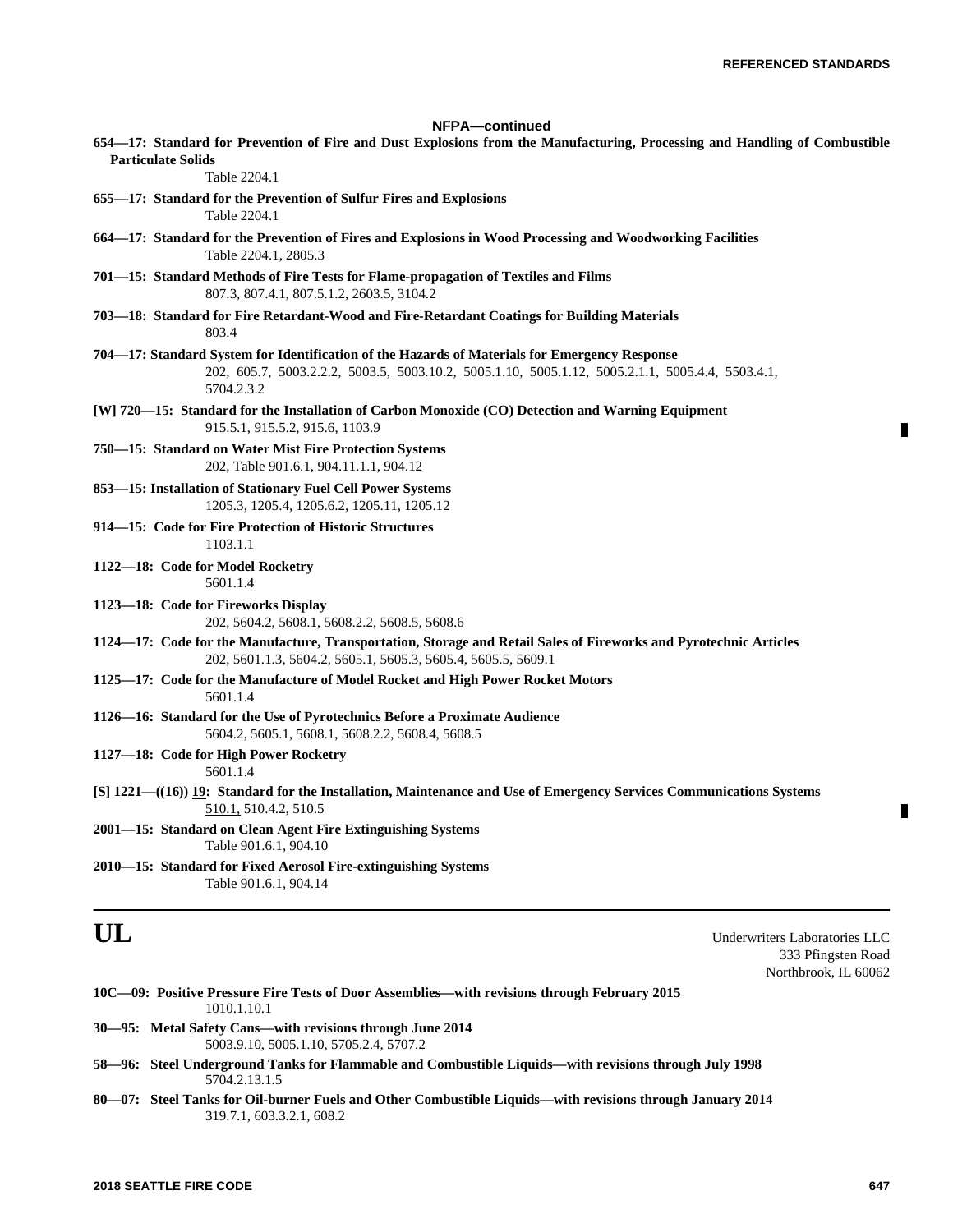### **UL—continued**

**87A—15: Outline of Investigation for Power-operated Dispensing Devices for Gasoline and Gasoline/Ethanol Blends with Nominal Ethanol Concentrations up to 85 Percent**

```
2306.8.1
```
- **142—06: Steel Aboveground Tanks for Flammable and Combustible Liquids—with revisions through August 2014** 319.7.1, 603.3.2.1, 608.2, 2306.2.3
- **199E—04: Outline of Investigation for Fire Testing of Sprinklers and Water Spray Nozzles for Protection of Deep Fat Fryers** 904.12.4.1
- **217—06: Single and Multiple Station Smoke Alarms—with revisions through October 2015** 907.2.10, 915.4.4
- **268—09: Smoke Detectors for Fire Alarm Systems** 907.2.6.2, 907.2.10.7, 915.5.3
- **294—1999: Access Control System Units—with revisions through February 2015** 1010.1.9.7, 1010.1.9.8.1, 1010.1.9.9, 1010.1.9.10
- **300—05(R2010): Fire Testing of Fire Extinguishing Systems for Protection of Commercial Cooking Equipment—with revisions through December 2014** 904.12
- **300A—06: Outline of Investigation for Extinguishing System Units for Residential Range Top Cooking Surfaces** 904.13.1.1
- **305—2012: Panic Hardware—with revisions through August 2014** 1010.1.10.1
- **325—02: Door, Drapery, Gate, Louver and Window Operators and Systems—with revisions through May 2015** 503.5, 503.6
- **499—05: Standard for Electrical Heating Appliances—with revisions through November 2014** 608.6
- **647—93: Standard for Unvented Kerosene-fired Room Heaters and Portable Heaters—with revisions through April 2010** 603.4
- **710—2012: Exhaust Hoods for Commercial Cooking Equipment—with revisions through November 2013** 607.2
- **710B—2011: Recirculating Systems—with revisions through August 2014** 607.2, 904.12
- **723—08: Standard for Test for Surface Burning Characteristics of Building Materials—with revisions through August 2013** 202, 803.1, 803.1.2, 803.3, 803.5.2, 803.10, 803.12, 803.13, 804.1.1, 804.1.2, 804.2.4
- **790—04: Standard Test Methods for Fire Tests of Roof Coverings—with revisions through July 2014** 317.2, 317.3
- **793—08: Automatically Operated Roof Vents for Smoke and Heat—with revisions through September 2011** 910.3.1
- **817—2015: Standard for Cord Sets and Power-supply Cords—with revisions through March 2015** 604.5
- **864—03: Control Units and Accessories for Fire Alarm Systems—with revisions through December 2014** 909.12, 3905.1.2
- **900—04: Air Filter Units—with revisions through April 2015** 2404.7.8
- **924—06: Standard for Safety Emergency Lighting and Power Equipment—with revisions through April 2014** 1013.5, 3103.12.6.1
- **1037—99: Antitheft Alarms and Devices—with revisions through December 2009** 506.1
- **1046—2010: Grease Filters for Exhaust Ducts—with revisions through January 2012** 607.3.1
- **1275—05: Flammable Liquid Storage Cabinets—with revisions through November 2014** 5003.8.7.1, 5704.3.2.1.1
- **1313—93: Standard for Nonmetallic Safety Cans for Petroleum Products—with revisions through November 2012** 5003.9.10
- **1315—95: Standard for Safety for Metal Waste Paper Containers—with revisions through September 2012** 808.1, 808.2